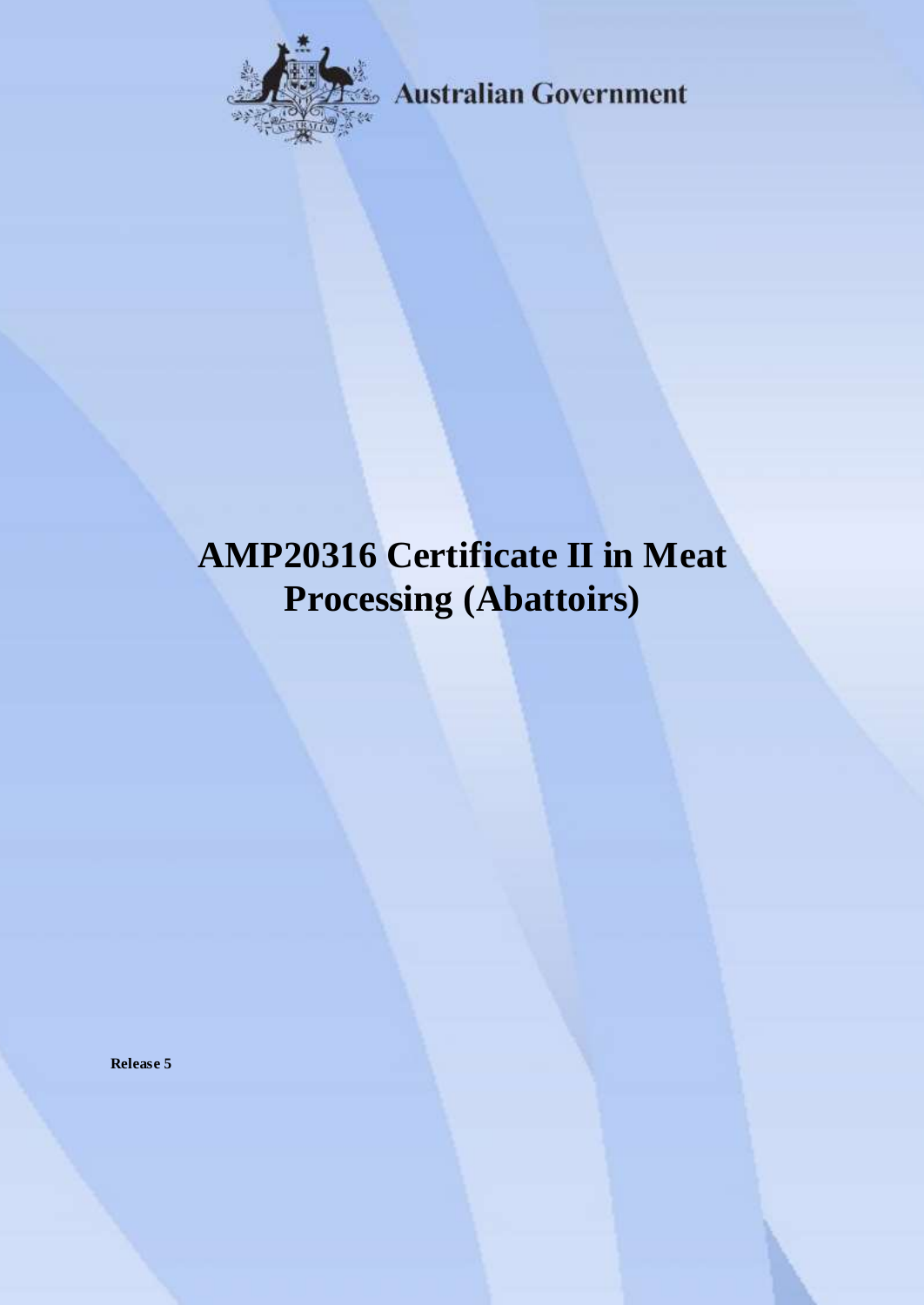# **AMP20316 Certificate II in Meat Processing (Abattoirs)**

| <b>Release</b> | <b>Comments</b>                                                                            |
|----------------|--------------------------------------------------------------------------------------------|
| Release 5      | This version released with AMP Australian Meat Processing Training<br>Package Version 7.0. |
| Release 4      | This version released with AMP Australian Meat Processing Training<br>Package Version 5.1  |
| Release 3      | This version released with AMP Australian Meat Processing Training<br>Package Version 4.0. |
| Release 2      | This version released with AMP Australian Meat Processing Training<br>Package Version 3.0. |
| Release 1      | This version released with AMP Australian Meat Processing Training<br>Package Version 2.0. |

# **Modification History**

# **Qualification Description**

This qualification covers work activities undertaken by workers commencing work in an abattoir.

Graduates from this qualification will be able to:

- access, record and act on a defined range of information from a range of sources
- apply and communicate known solutions to a limited range of predictable problems
- use a limited range of equipment to complete tasks involving known routines and procedures with a limited range of options.

No licensing, legislative or certification requirements apply to this qualification at the time of publication.

# **Entry Requirements**

There are no entry requirements for this qualification.

# **Packaging Rules**

To achieve this qualification, competency must be demonstrated in:

- minimum 9 units of competency, to a minimum value of 40 points:
	- $\cdot$  6 (20 points) core units plus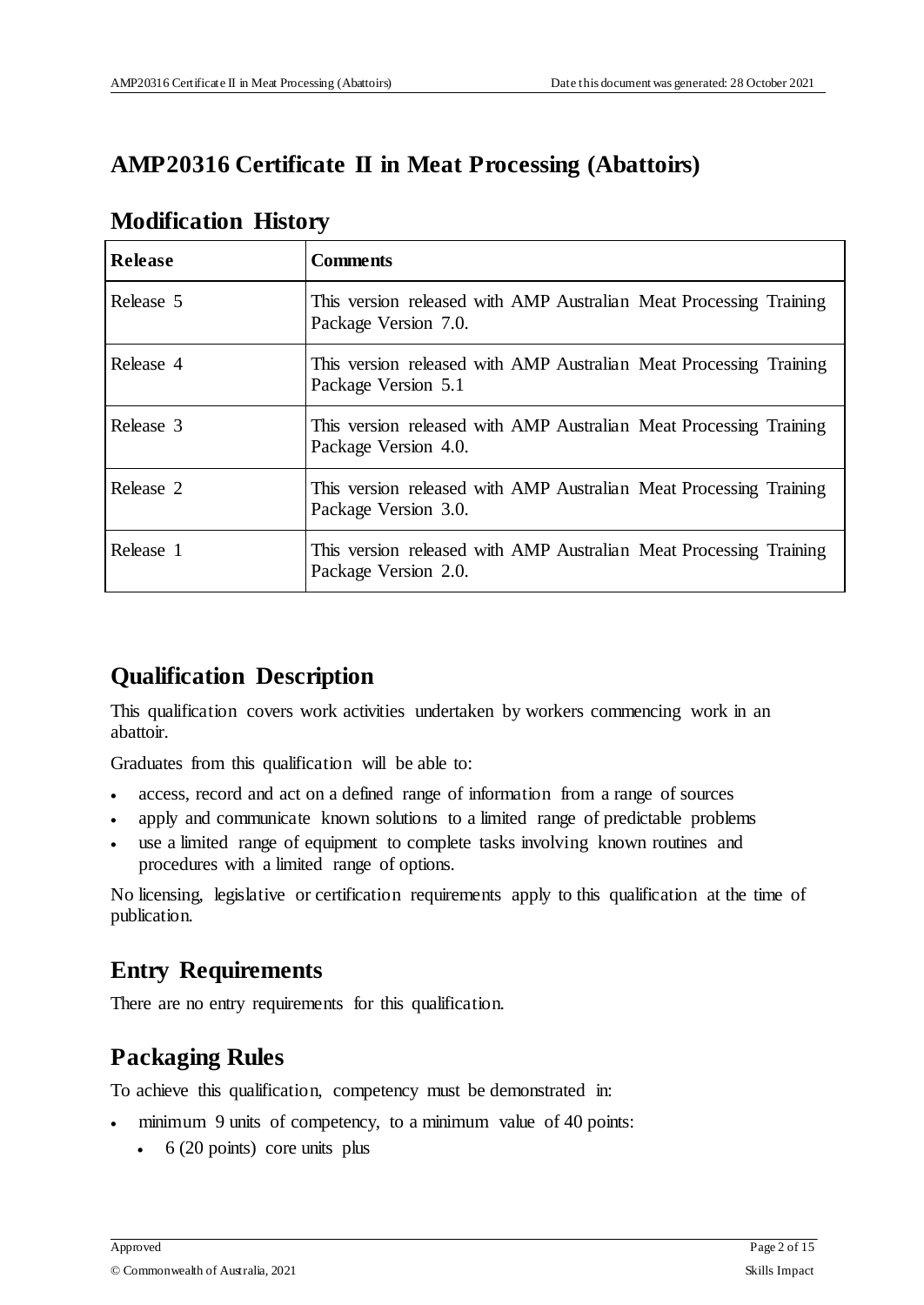a minimum of 3 elective units, to a minimum value of 20 points.

Elective units must ensure the integrity of the qualification's Australian Qualification Framework (AQF) alignment and contribute to a valid, industry-supported vocational outcome. The electives are to be chosen as follows:

- Select at least elective 3 units, to a minimum of 20 points
- Units with a value of up to fifteen points can be selected from a Certificate III in Meat Processing qualification in Slaughtering, Boning Room, Rendering, General, Packing Room, Livestock Handling, Quality Assurance or Meat Safety
- A maximum of four units can be selected from other Certificate II level qualifications in this Training Package, or from another Training Package or accredited course. Units selected will be worth 2 points
- Selected units must be relevant to job outcomes in an abattoir and must be chosen to ensure the integrity of the qualification outcome at AQF level 2
- Units marked with an (ɸ) must be undertaken with at least one other unit from the same section
- Either *AMPA2068 Inspect meat for defects* or *AMPA2078 Inspect meat for defects in a packing room* may be selected. A candidate may not select both units.

#### **Core Units**

| AMPCOR201 | Maintain personal equipment                             | 2              |
|-----------|---------------------------------------------------------|----------------|
| AMPCOR202 | Apply hygiene and sanitation practices                  | 4              |
| AMPCOR203 | Comply with Quality Assurance and HACCP<br>requirements | $\overline{4}$ |
| AMPCOR204 | Follow safe work policies and procedures                | 4              |
| AMPCOR205 | Communicate in the workplace                            | 4              |
| AMPCOR206 | Overview the meat industry                              |                |

#### **Elective Units**

An asterisk (\*) next to the unit code indicates that there are prerequisite requirements which must be met when packaging the qualification. Please refer to the Prerequisite requirements table for details.

#### **Handle animals**

| AHCLSK205 | Handle livestock using basic techniques                          |  |
|-----------|------------------------------------------------------------------|--|
|           | AHCLSK218* Ride educated horses to carry out basic stock<br>work |  |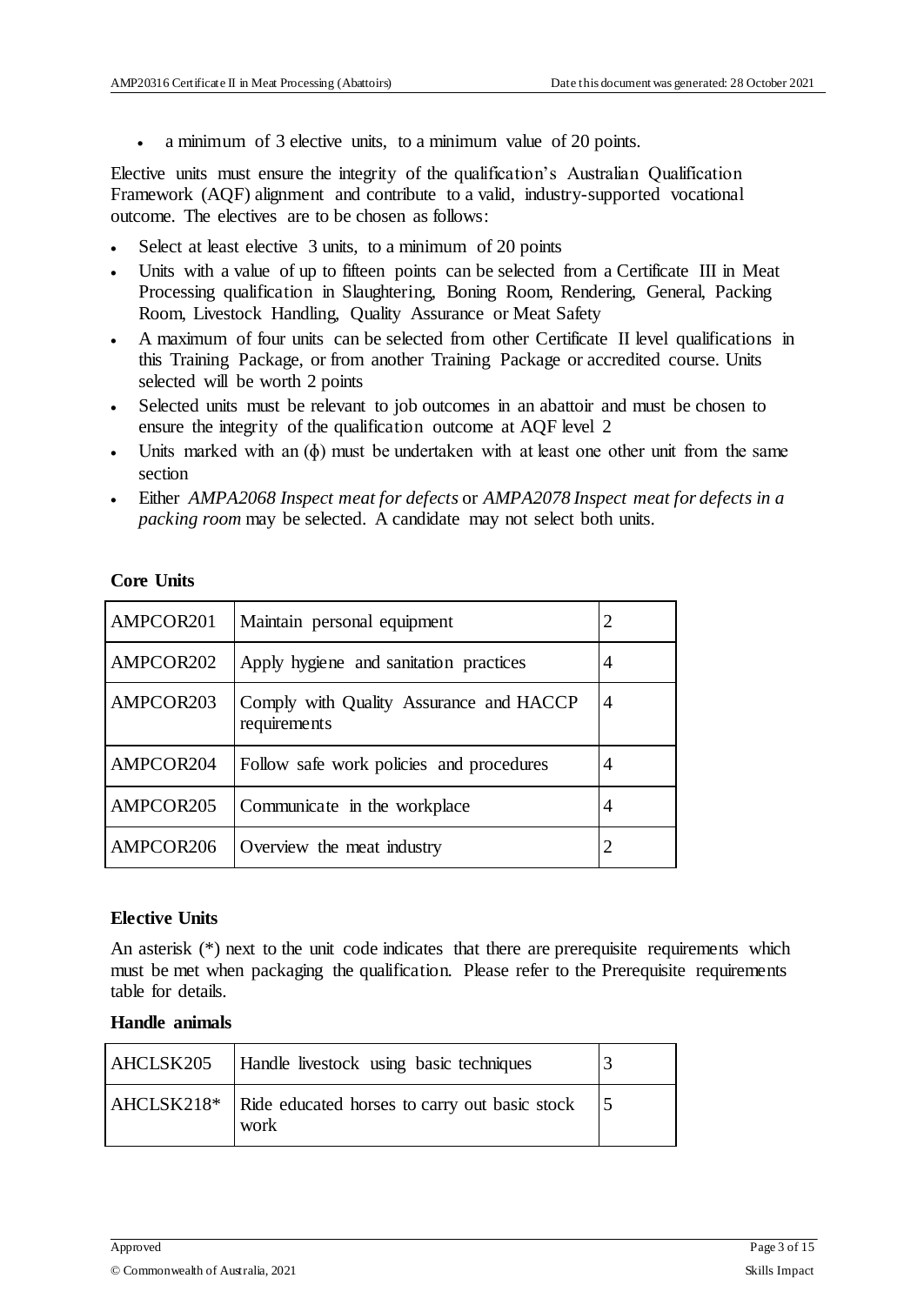| <b>AMPA2000</b> | Prepare animals for slaughter                     | 4  |
|-----------------|---------------------------------------------------|----|
| <b>AMPA2001</b> | Feed race                                         | -1 |
| <b>AMPA2002</b> | Restrain animal                                   | 1  |
| <b>AMPA2003</b> | Perform emergency kill                            | 2  |
| <b>AMPA2005</b> | Unload livestock                                  | 1  |
| <b>AMPA2006</b> | Apply animal welfare and handling<br>requirements | 4  |
| <b>AMPA2007</b> | Identify animals using electronic systems         | 2  |
| <b>AMPA2177</b> | Handle working dogs in stock yards                | 3  |

# **Prepare the carcase**

| <b>AMPA2008</b> | Shackle animal                   | $\overline{2}$ |
|-----------------|----------------------------------|----------------|
| <b>AMPA2009</b> | Operate electrical stimulator    | 1              |
| AMPA2010*       | Remove head                      | 1              |
| AMPA2011*       | Cut hocks                        | 1              |
| AMPA2012*       | Mark brisket                     | 1              |
| <b>AMPA2013</b> | Complete changeover operation    | 1              |
| AMPA2014*       | Trim pig pre evisceration        | 4              |
| <b>AMPA2015</b> | Number carcase and head          | 1              |
| <b>AMPA2016</b> | Punch pelts                      | $\overline{2}$ |
| AMPA2017*       | Remove brisket wool              | 1              |
| <b>AMPA2018</b> | Prepare hide or pelt for removal | 2              |
| AMPA2019*       | Bag tail                         | 1              |
| <b>AMPA2021</b> | Seal or drain urinary tract      | 1              |
| <b>AMPA2022</b> | Singe carcase                    | 1              |
| AMPA2023*       | Shave carcase                    | 1              |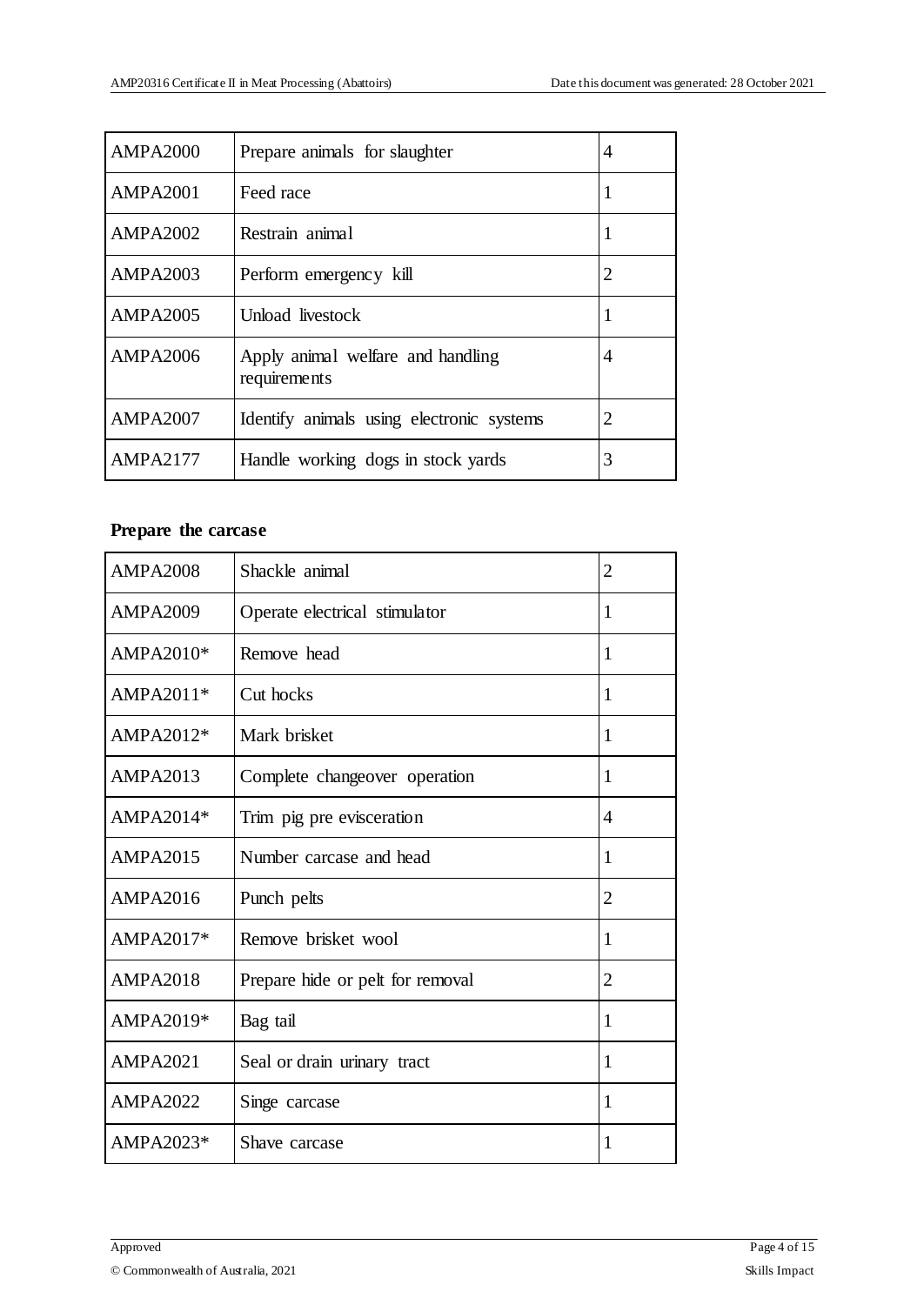| <b>AMPA2024</b> | <b>Flush</b> carcase                                     |  |
|-----------------|----------------------------------------------------------|--|
| <b>AMPA2032</b> | Prepare carcase and equipment for hide or pelt<br>puller |  |

# **Operate mechanical aids**

| <b>AMPA2025</b> | Operate scalding and de-hairing equipment           | 4              |
|-----------------|-----------------------------------------------------|----------------|
| <b>AMPA2026</b> | Operate whizzard knife                              | $\overline{2}$ |
| <b>AMPA2027</b> | Operate rise and fall platform                      | 1              |
| <b>AMPA2028</b> | Operate vacuum blood collection process             | $\overline{2}$ |
| <b>AMPA2029</b> | Operate nose roller                                 | $\overline{2}$ |
| <b>AMPA2030</b> | Operate pneumatic cutter                            | 1              |
| <b>AMPA2031</b> | Operate circular saw                                | 1              |
| <b>AMPA2035</b> | Operate new technology or process                   | 2              |
| <b>AMPA2036</b> | Operate sterivac equipment                          | $\overline{2}$ |
| <b>AMPA2037</b> | De-rind meat cuts                                   | $\overline{2}$ |
| <b>AMPA2038</b> | De-nude meat cuts                                   | 2              |
| <b>AMPA2040</b> | Operate frenching machine                           | 1              |
| <b>AMPA2041</b> | Operate cubing machine                              | 1              |
| <b>AMPA2042</b> | Cure and corn product in a meat processing<br>plant | $\overline{2}$ |
| <b>AMPA2043</b> | Operate head splitter                               | 1              |
| <b>AMPA2050</b> | Operate jaw breaker                                 | 1              |
| AMPX201         | Prepare and operate bandsaw                         | $\overline{2}$ |
| AMPX210*        | Prepare and slice meat cuts                         | 1              |
| AMPX215         | Operate tenderiser                                  | $\mathbf{1}$   |
| AMPX216         | Operate mincer                                      | 2              |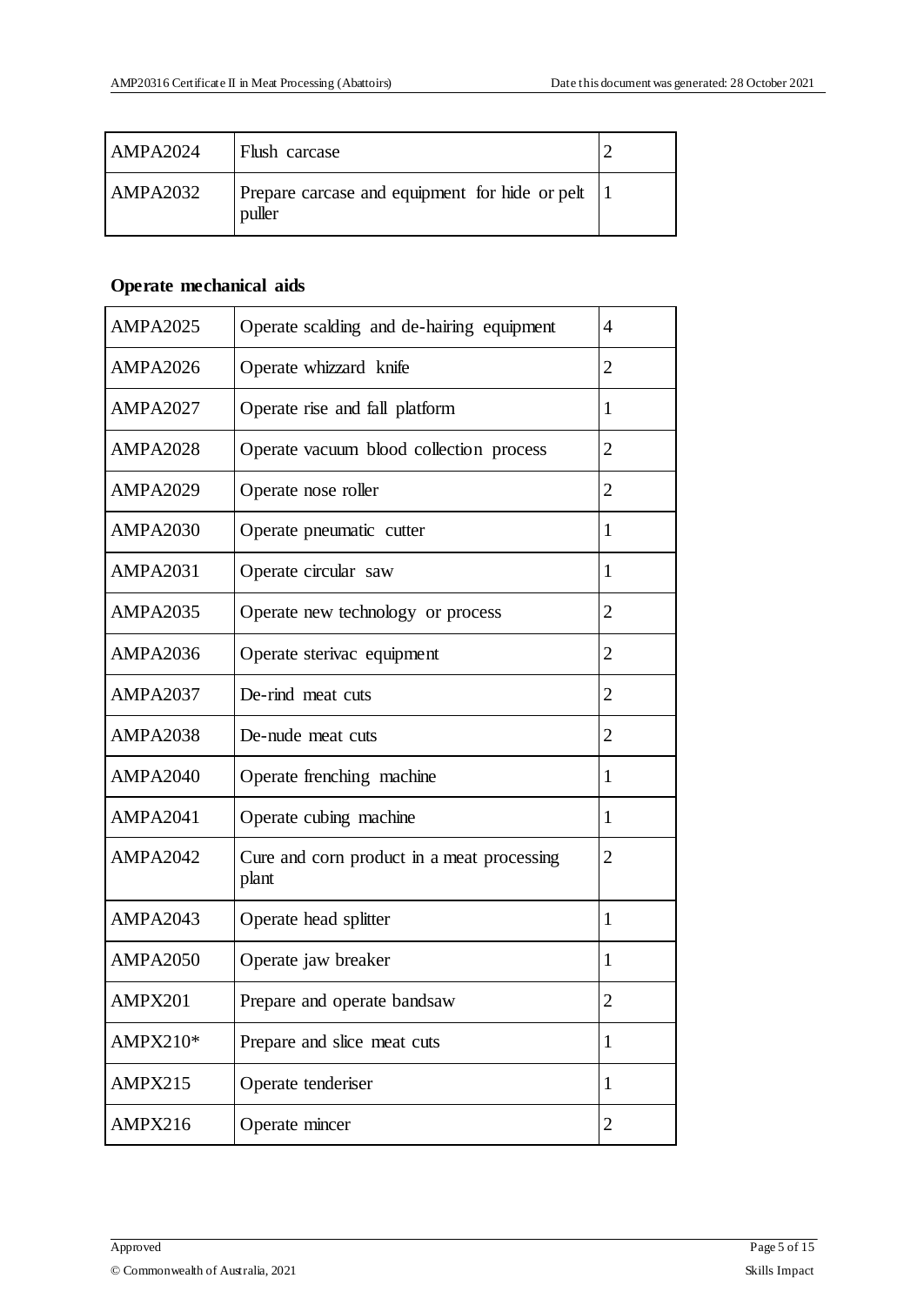#### **Trim carcase**

| AMPA2044*    | Trim neck                                     |   |
|--------------|-----------------------------------------------|---|
| AMPA2045 $*$ | Trim forequarter to specification             |   |
| $AMPA2046*$  | Trim hindquarter to specification             | 2 |
| $AMPA2047*$  | Inspect hind quarter and remove contamination | 2 |
| AMPA2048*    | Inspect forequarter and remove contamination  | 2 |
| AMPA2049*    | Remove spinal cord                            | 2 |
| AMPX209      | Sharpen knives                                | 4 |

# **Despatch carcase from the slaughter floor**

| <b>AMPA2060</b> | Grade carcase                          | 8              |
|-----------------|----------------------------------------|----------------|
| <b>AMPA2061</b> | Weigh carcase                          | 2              |
| <b>AMPA2062</b> | Operate semi-automatic tagging machine | $\overline{4}$ |
| AMPA2063*       | Measure fat.                           | 2              |
| AMPA2064        | Label and stamp carcase                | 2              |
| <b>AMPA2065</b> | Wash carcase                           |                |
| AMPA2067*       | Remove tenderloin                      |                |

### **Pack meat products**

| AMPA2068*       | Inspect meat for defects                   | 4 |
|-----------------|--------------------------------------------|---|
| <b>AMPA2069</b> | Assemble and prepare cartons               | 2 |
| <b>AMPA2070</b> | Identify cuts and specifications           | 6 |
| <b>AMPA2071</b> | Pack meat products                         | 6 |
| <b>AMPA2073</b> | Operate carton scales                      |   |
| <b>AMPA2078</b> | Inspect meat for defects in a packing room | 4 |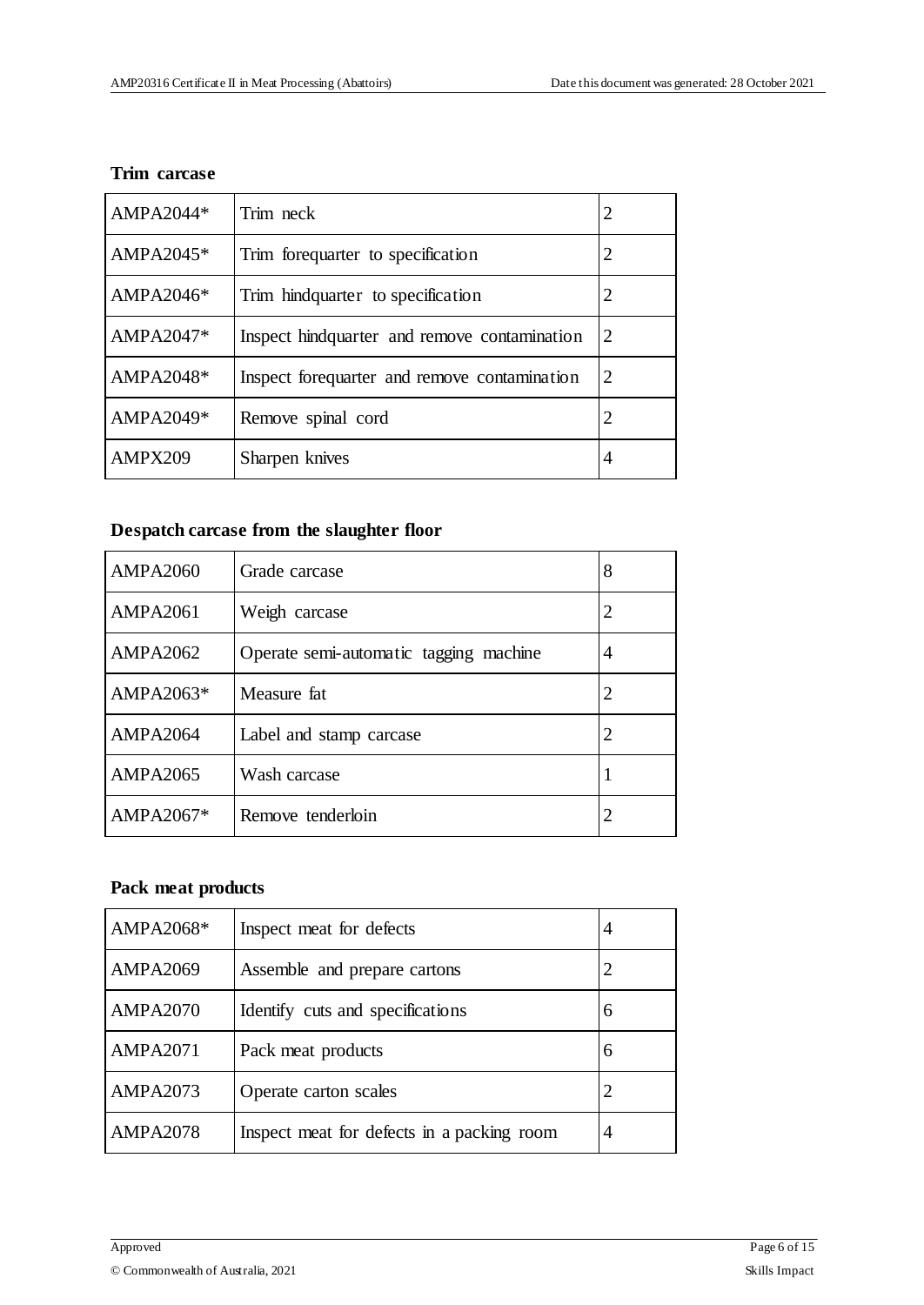| <b>AMPA2072</b> | Operate carton sealing machine                           | 2              |
|-----------------|----------------------------------------------------------|----------------|
| <b>AMPA2074</b> | Operate strapping machine                                | 2              |
| <b>AMPA2075</b> | Operate carton forming machine                           | $\overline{2}$ |
| AMPA2076        | Operate automatic CL determination machine               | 2              |
| AMPS201         | Package product using thermoform process                 | 2              |
| AMPX203         | Operate scales and semi-automatic labelling<br>machinery | 8              |
| AMPX207         | Vacuum pack product                                      | 5              |
| AMPX217         | Package product using gas flushing process               | 2              |
| AMPX218         | Operate metal detection unit                             |                |

# **Operate packaging machinery**

### **Dress head**

| <b>AMPA2080</b> | Assess dentition               |   |
|-----------------|--------------------------------|---|
| AMPA2081*       | Drop tongue                    |   |
| <b>AMPA2082</b> | Wash head                      |   |
| AMPA2083*       | Bone head                      | 4 |
| AMPA2084*       | Remove cheek meat              |   |
| AMPA2085*       | Bar head and remove cheek meat |   |

### **Process offal**

| $AMPA2988*$ | Process offal                    |  |
|-------------|----------------------------------|--|
| $AMPA2089*$ | Process runners                  |  |
| AMPA2100    | Overview offal processing $\ast$ |  |

#### **Perform tripe processing operations**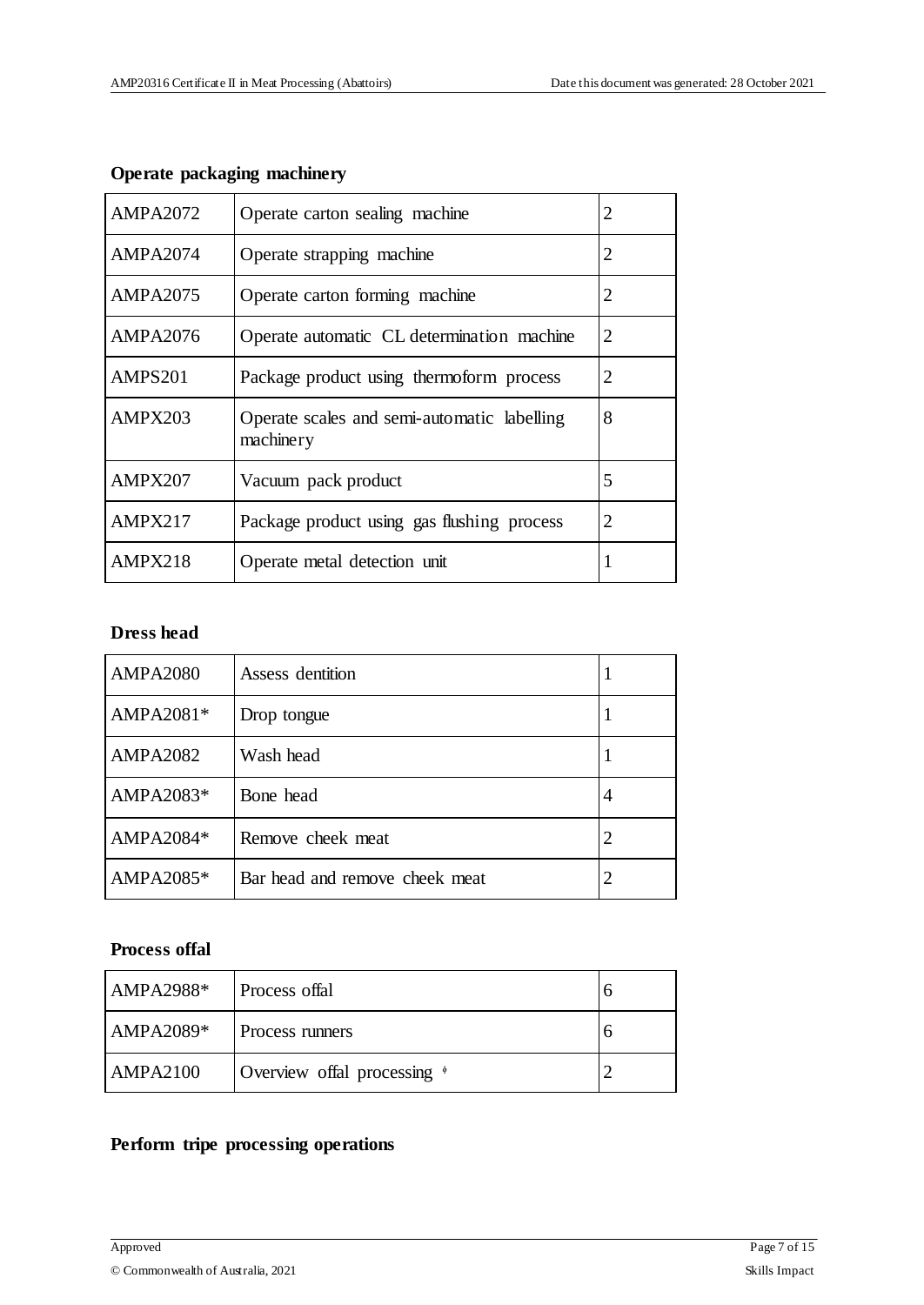| $AMPA2101*$     | Prepare and trim honeycomb | 3 |
|-----------------|----------------------------|---|
| $AMPA2102*$     | Recover mountain chain     | 3 |
| <b>AMPA2103</b> | Further process tripe      | 3 |
| AMPA2104*       | Trim processed tripe       | 2 |
| AMPA2105*       | Process small stock tripe  | 2 |
| AMPA2106*       | Process bibles             | 2 |
| AMPA2107*       | Process maws               | 2 |
| AMPA2152*       | Process paunch             | 4 |

### **Loadout product**

| <b>AMPA2108</b> | Loadout meat product             | 4 |
|-----------------|----------------------------------|---|
| <b>AMPA2109</b> | Store carcase product            |   |
| <b>AMPA2110</b> | Store carton product             |   |
| AMPA2111        | Locate storage areas and product |   |
| <b>AMPA2112</b> | Complete re-pack operation       | 4 |
| <b>AMPA2113</b> | Bag carcase                      |   |

### **Process offal on the slaughter floor**

| AMPA2086*       | Process thick skirts                                                             |   |
|-----------------|----------------------------------------------------------------------------------|---|
| AMPA2087*       | Process thin skirts                                                              |   |
| <b>AMPA2114</b> | Overview offal processing on the slaughter<br>floor <sup><math>\phi</math></sup> | 2 |
| $AMPA2115*$     | Separate offal                                                                   | 2 |
| $AMPA2116*$     | Trim offal fat                                                                   |   |
| $AMPA2117*$     | Separate and tie runners                                                         | 1 |
| AMPA2118*       | Recover thin skirts                                                              |   |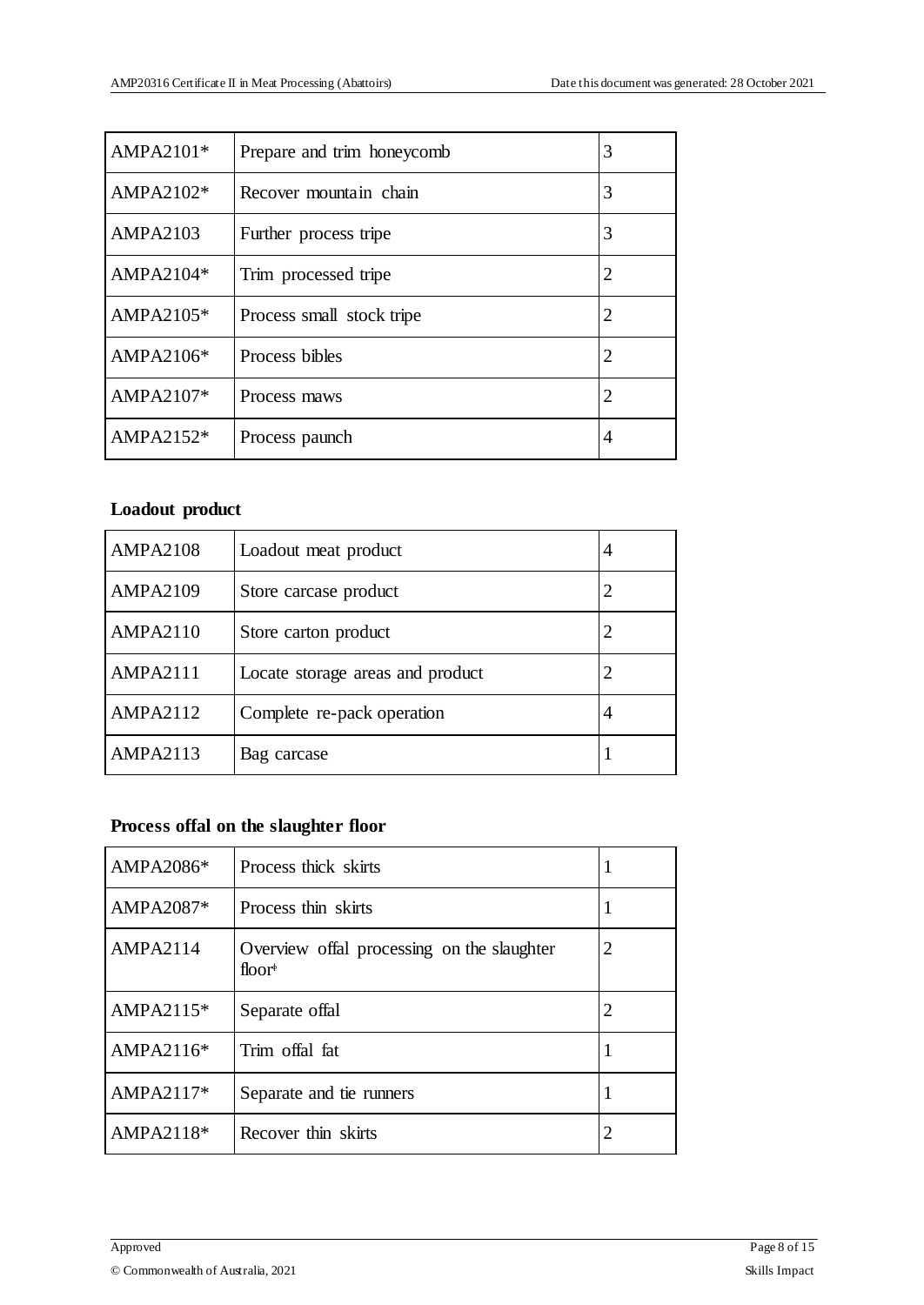| $AMPA2125*$ | Remove thick skirts |  |
|-------------|---------------------|--|
| $AMPA2126*$ | Remove flares       |  |
| $AMPA2127*$ | Recover offal       |  |

### **Process animal covering**

| <b>AMPA2128</b> | Overview hide or pelt or skin processing $\ast$ | 2 |
|-----------------|-------------------------------------------------|---|
| AMPA2129*       | Trim hide or skin                               | 4 |
| <b>AMPA2130</b> | Salt hide or skin                               | 4 |
| <b>AMPA2131</b> | Grade hide or skin                              | 6 |
| <b>AMPA2132</b> | Despatch hide or skin                           | 4 |
| <b>AMPA2133</b> | Treat hides chemically                          | 2 |
| AMPA2134        | Chill or ice hides                              | 2 |
| <b>AMPA2135</b> | Crop pelts                                      | 2 |

# **Operate fellmongering process**

| <b>AMPA2136</b> | Overview fellmongering operations *                 | 2 |
|-----------------|-----------------------------------------------------|---|
| <b>AMPA2137</b> | Chemically treat skins for fellmongering<br>process | 2 |
| <b>AMPA2138</b> | Prepare chemicals for fellmongering process         | 3 |
| <b>AMPA2139</b> | Operate wool drier and press                        | 3 |
| AMPA2140        | Perform sweating operation on fellmongered<br>skins | 3 |
| <b>AMPA2146</b> | Perform skin fleshing operation                     | 3 |
| <b>AMPA2147</b> | Skirt and weigh fellmongered wool                   | 2 |
| <b>AMPA2148</b> | Operate wool puller                                 | 3 |

#### **Dispose of condemned carcase**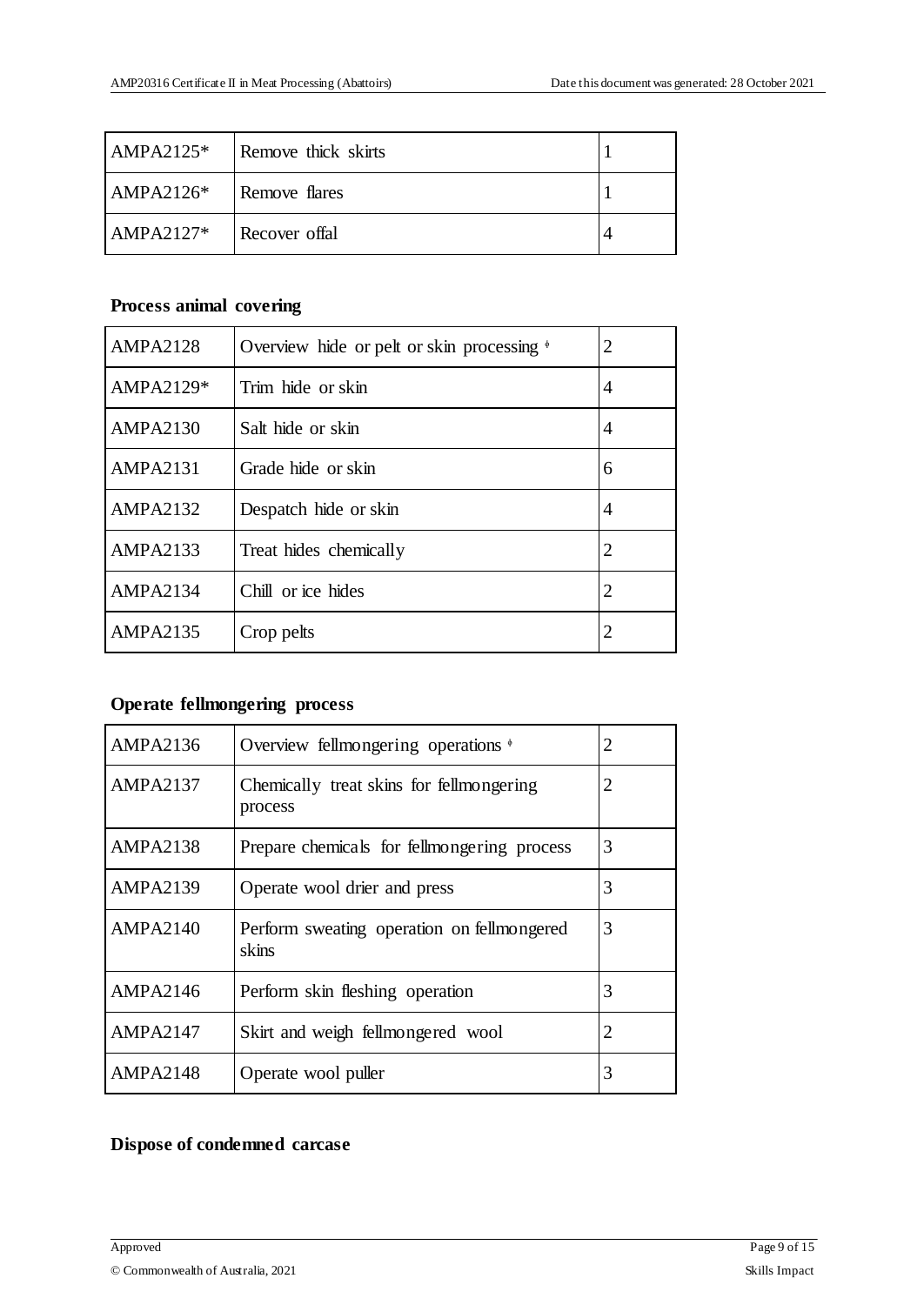| AMPA2149    | Dispose of condemned carcase |  |
|-------------|------------------------------|--|
| $AMPA2150*$ | Skin condemned carcase       |  |

# **Process by-products**

| AMPA2153 $*$    | Process slink by-products |  |
|-----------------|---------------------------|--|
| AMPA2154 $*$    | Process pet meat          |  |
| <b>AMPA2156</b> | Process blood             |  |

#### **Render product**

| <b>AMPA2157</b> | Overview rendering process $\phi$                        | 2 |
|-----------------|----------------------------------------------------------|---|
| <b>AMPA2160</b> | Operate meat meal mill                                   | 4 |
| AMPA2161        | Operate waste recovery systems                           | 3 |
| <b>AMPA2162</b> | Pack and despatch rendered products                      | 4 |
| AMPA2163*       | Break down and bone carcase for pet meat or<br>rendering | 4 |
| AMPABA201       | Operate meat size reduction equipment                    | 4 |
| AMPABA202       | Operate blow line                                        | 4 |

### **Clean work area**

| AMPA2171 | Clean carcase hanging equipment   |  |
|----------|-----------------------------------|--|
| AMPX202  | Clean work area during operations |  |

### **Clean after operations**

| <b>AMPA2172</b> | Clean amenities and grounds          |  |
|-----------------|--------------------------------------|--|
| <b>AMPA2173</b> | Overview cleaning program            |  |
| <b>AMPA2174</b> | Clean after operations – boning room |  |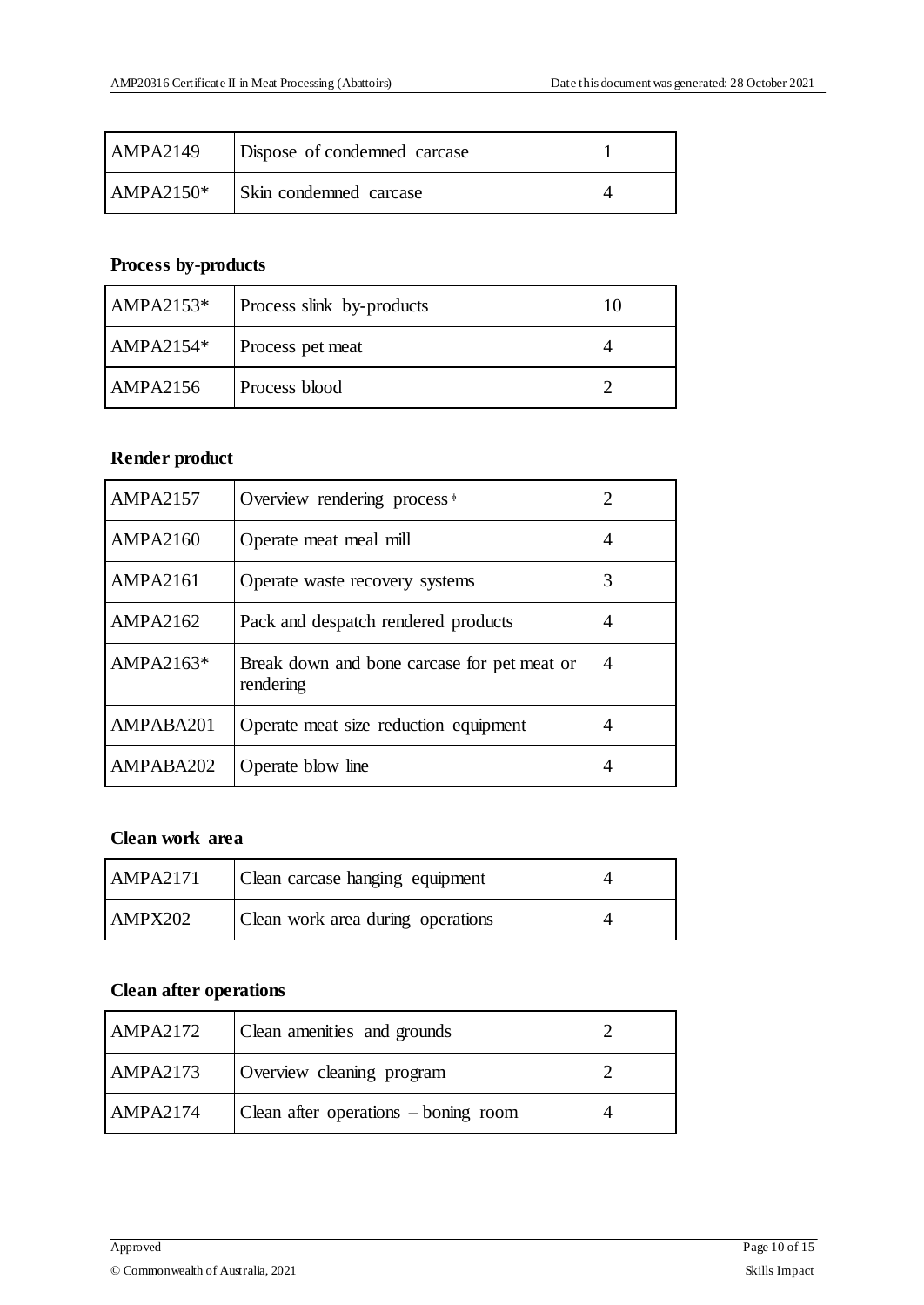| <b>AMPA2175</b> | Clean after operations $-$ slaughter floor | 4 |
|-----------------|--------------------------------------------|---|
| AMPX205         | Clean chillers                             |   |
|                 | CPCCCM2012   Work safely at heights        |   |
| CPPCLO3100      | Maintain cleaning storage areas            |   |
| CPPCLO3106      | Pressure wash and clean surfases           |   |

# **Operate vehicle**

| AHCMOM202       | Operate tractors                         |   |
|-----------------|------------------------------------------|---|
| AHCMOM217       | Operate quad bikes                       |   |
| <b>AMPA2176</b> | Transport meat and meat products         | 4 |
| AMPX206         | Operate forklift in a specific workplace | 6 |
| <b>TLID0002</b> | Care for livestock in transit            | 6 |

### **General**

| AMPX204   | Maintain production records                                                                | 10             |
|-----------|--------------------------------------------------------------------------------------------|----------------|
| AMPX208   | Apply environmentally sustainable work<br>practices                                        | 2              |
| AMPX219   | Follow electronic labelling and traceability<br>systems in a food processing establishment | 2              |
| AMPX230   | Undertake pest control in a food processing<br>establishment                               | 2              |
| HLTAID011 | Provide First Aid                                                                          | $\overline{2}$ |
| NWPGEN021 | Sample and test wastewater                                                                 | 2              |
| NWPNET040 | Maintain and repair network assets for<br>wastewater                                       | 8              |
| NWPTRT027 | Monitor and operate wastewater treatment<br>process                                        | 2              |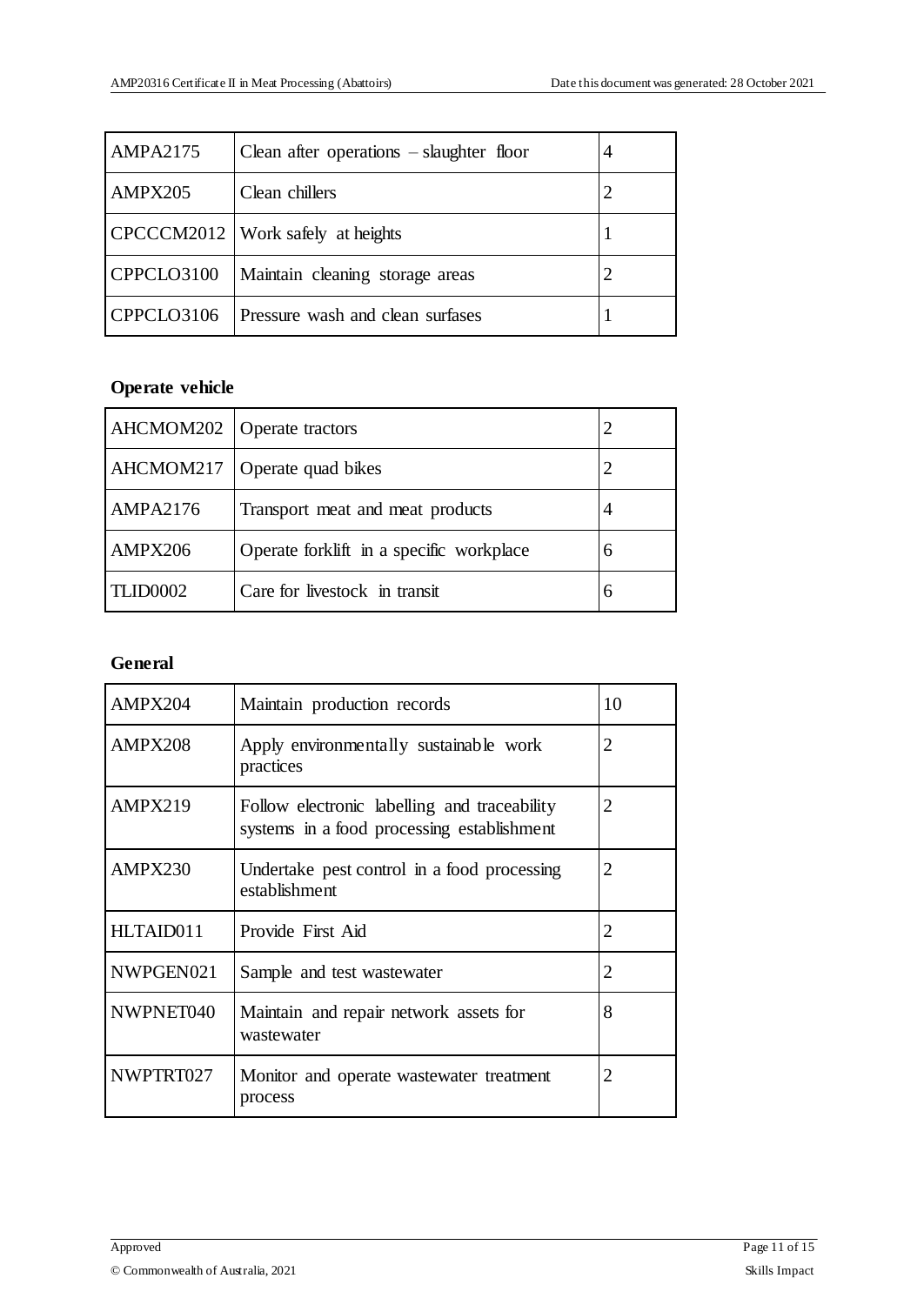### **Prerequisite requirements**

Units listed in the *Prerequisite requirement* column that have their own prerequisite requirements are shown with an asterisk (\*)

| Unit of competency                                                   | Prerequisite requirement                                                                              |
|----------------------------------------------------------------------|-------------------------------------------------------------------------------------------------------|
| ACMEQU202 Handle horses<br>safely                                    | ACMEQU205 Apply knowledge of horse behaviour                                                          |
| ACMEQU206 Perform horse<br>riding skills at walk, trot and<br>canter | ACMEQU202 Handle horses safely*                                                                       |
| AHCLSK218 Ride educated<br>horses to carry out basic stock<br>work   | ACMEQU202 Handle horses safely*<br>ACMEQU206 Perform horse riding skills at walk, trot<br>and canter* |
| AMPA2010 Remove head                                                 | <b>AMPX209</b> Sharpen knives                                                                         |
| AMPA2011 Cut hocks                                                   | AMPX209 Sharpen knives                                                                                |
| AMPA2012 Mark brisket                                                | AMPX209 Sharpen knives                                                                                |
| AMPA2014 Trim pig pre<br>evisceration                                | <b>AMPX209</b> Sharpen knives                                                                         |
| AMPA2017 Remove brisket<br>wool                                      | AMPX209 Sharpen knives                                                                                |
| AMPA2019 Bag tail                                                    | <b>AMPX209 Sharpen knives</b>                                                                         |
| AMPA2023 Shave carcase                                               | AMPX209 Sharpen knives                                                                                |
| AMPA2044 Trim neck                                                   | AMPX209 Sharpen knives                                                                                |
| AMPA2045 Trim forequarter<br>to specification                        | <b>AMPX209 Sharpen knives</b>                                                                         |
| AMPA2046 Trim hindquarter<br>to specification                        | AMPX209 Sharpen knives                                                                                |
| AMPA2047 Inspect<br>hindquarter and remove<br>contamination          | <b>AMPX209 Sharpen knives</b>                                                                         |
| AMPA2048 Inspect<br>forequarter and remove<br>contamination          | <b>AMPX209 Sharpen knives</b>                                                                         |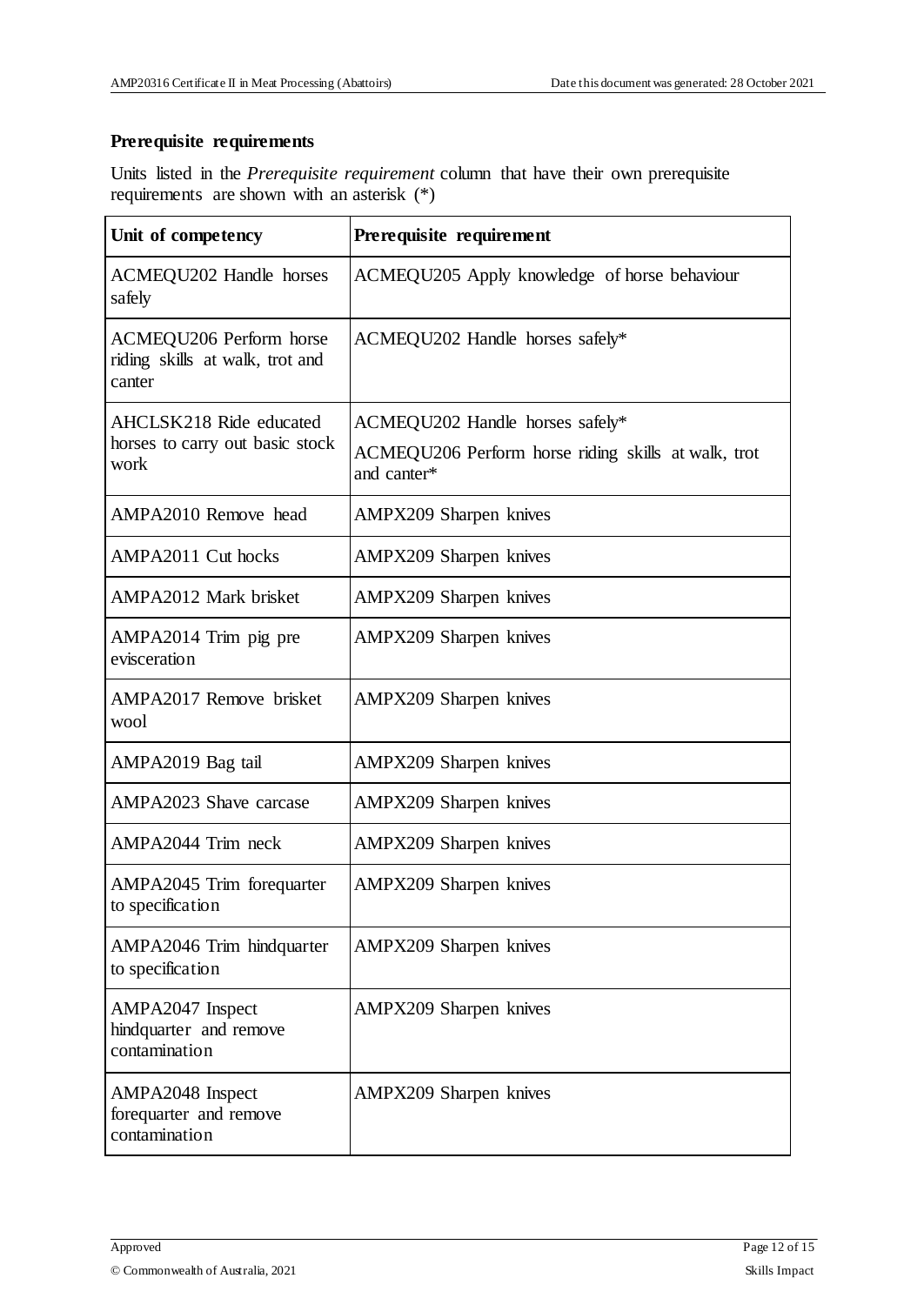| Unit of competency                           | Prerequisite requirement      |
|----------------------------------------------|-------------------------------|
| AMPA2049 Remove spinal<br>cord               | <b>AMPX209 Sharpen knives</b> |
| AMPA2063 Measure fat                         | <b>AMPX209 Sharpen knives</b> |
| AMPA2067 Remove<br>tenderloin                | AMPX209 Sharpen knives        |
| AMPA2068 Inspect meat for<br>defects         | <b>AMPX209 Sharpen knives</b> |
| AMPA2081 Drop tongue                         | <b>AMPX209</b> Sharpen knives |
| AMPA2083 Bone head                           | AMPX209 Sharpen knives        |
| AMPA2084 Remove cheek<br>meat                | AMPX209 Sharpen knives        |
| AMPA2085 Bar head and<br>remove cheek meat   | <b>AMPX209 Sharpen knives</b> |
| <b>AMPA2086</b> Process thick<br>skirts      | <b>AMPX209 Sharpen knives</b> |
| <b>AMPA2087</b> Process thin skirts          | <b>AMPX209 Sharpen knives</b> |
| <b>AMPA2088</b> Process offal                | <b>AMPX209 Sharpen knives</b> |
| <b>AMPA2089</b> Process runners              | AMPX209 Sharpen knives        |
| AMPA2101 Prepare and trim<br>honeycomb       | <b>AMPX209</b> Sharpen knives |
| <b>AMPA2102 Recover mountain</b><br>chain    | AMPX209 Sharpen knives        |
| AMPA2104 Trim processed<br>tripe             | <b>AMPX209 Sharpen knives</b> |
| <b>AMPA2105 Process small</b><br>stock tripe | <b>AMPX209</b> Sharpen knives |
| <b>AMPA2106 Process bibles</b>               | <b>AMPX209 Sharpen knives</b> |
| <b>AMPA2107</b> Process maws                 | <b>AMPX209</b> Sharpen knives |
| AMPA2115 Separate offal                      | <b>AMPX209 Sharpen knives</b> |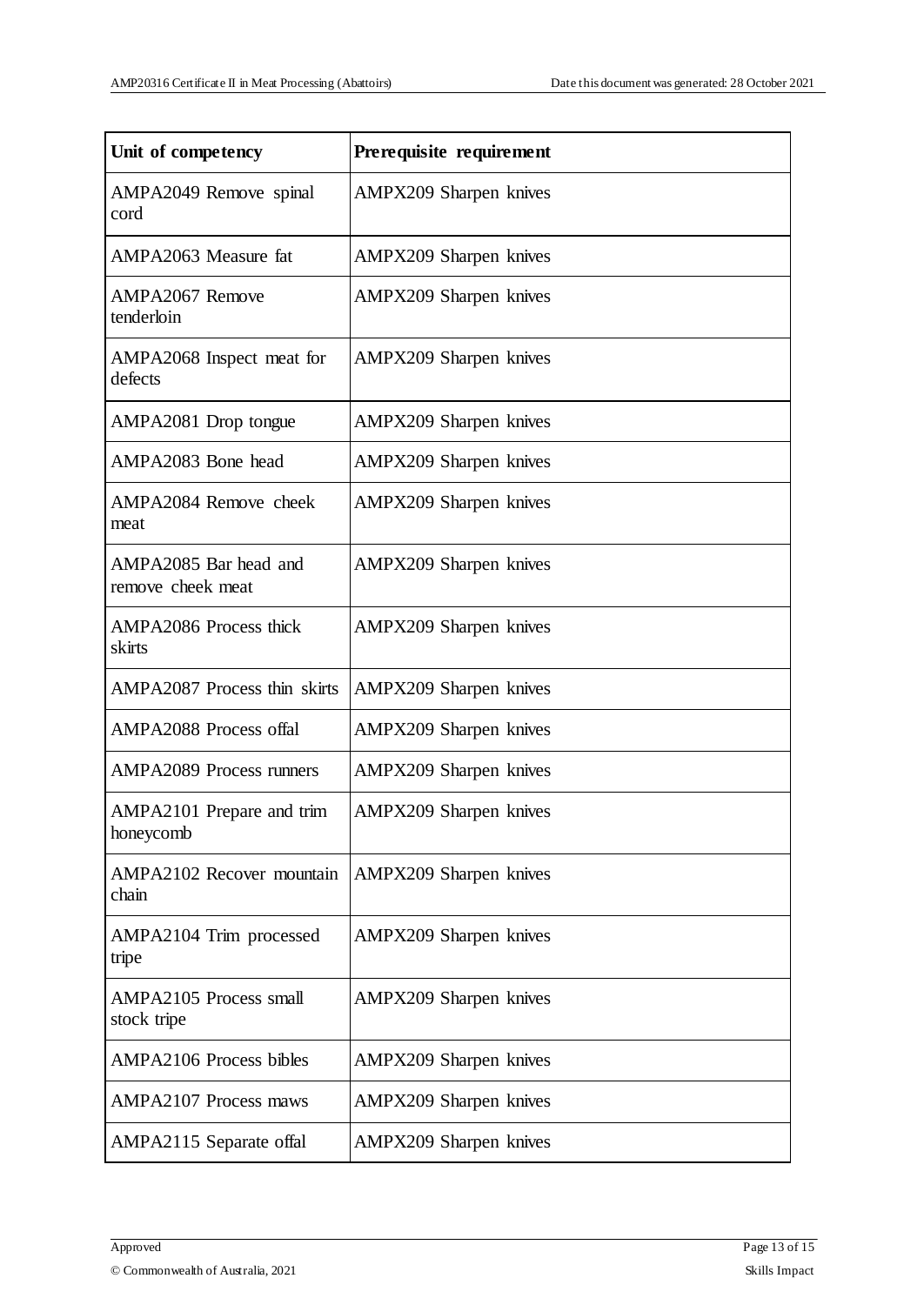| Unit of competency                                                   | Prerequisite requirement      |
|----------------------------------------------------------------------|-------------------------------|
| AMPA2116 Trim offal fat                                              | AMPX209 Sharpen knives        |
| AMPA2117 Separate and tie<br>runners                                 | AMPX209 Sharpen knives        |
| AMPA2118 Recover thin<br>skirts                                      | AMPX209 Sharpen knives        |
| AMPA2125 Remove thick<br>skirts                                      | AMPX209 Sharpen knives        |
| <b>AMPA2126 Remove flares</b>                                        | AMPX209 Sharpen knives        |
| AMPA2127 Recover offal                                               | AMPX209 Sharpen knives        |
| AMPA2129 Trim hide or skin                                           | AMPX209 Sharpen knives        |
| AMPA2150 Skin condemned<br>carcase                                   | <b>AMPX209 Sharpen knives</b> |
| AMPA2152 Process paunch                                              | AMPX209 Sharpen knives        |
| <b>AMPA2153 Process slink</b><br>by-products                         | AMPX209 Sharpen knives        |
| AMPA2154 Process pet meat                                            | AMPX209 Sharpen knives        |
| AMPA2163 Break down and<br>bone carcase for pet meat or<br>rendering | AMPX209 Sharpen knives        |
| AMPX210 Prepare and slice<br>meat cuts                               | AMPX209 Sharpen knives        |

# **Qualification Mapping Information**

| Code and title  | Code and title   | <b>Comments</b> | <b>Equivalence status</b> |
|-----------------|------------------|-----------------|---------------------------|
| current version | previous version |                 |                           |